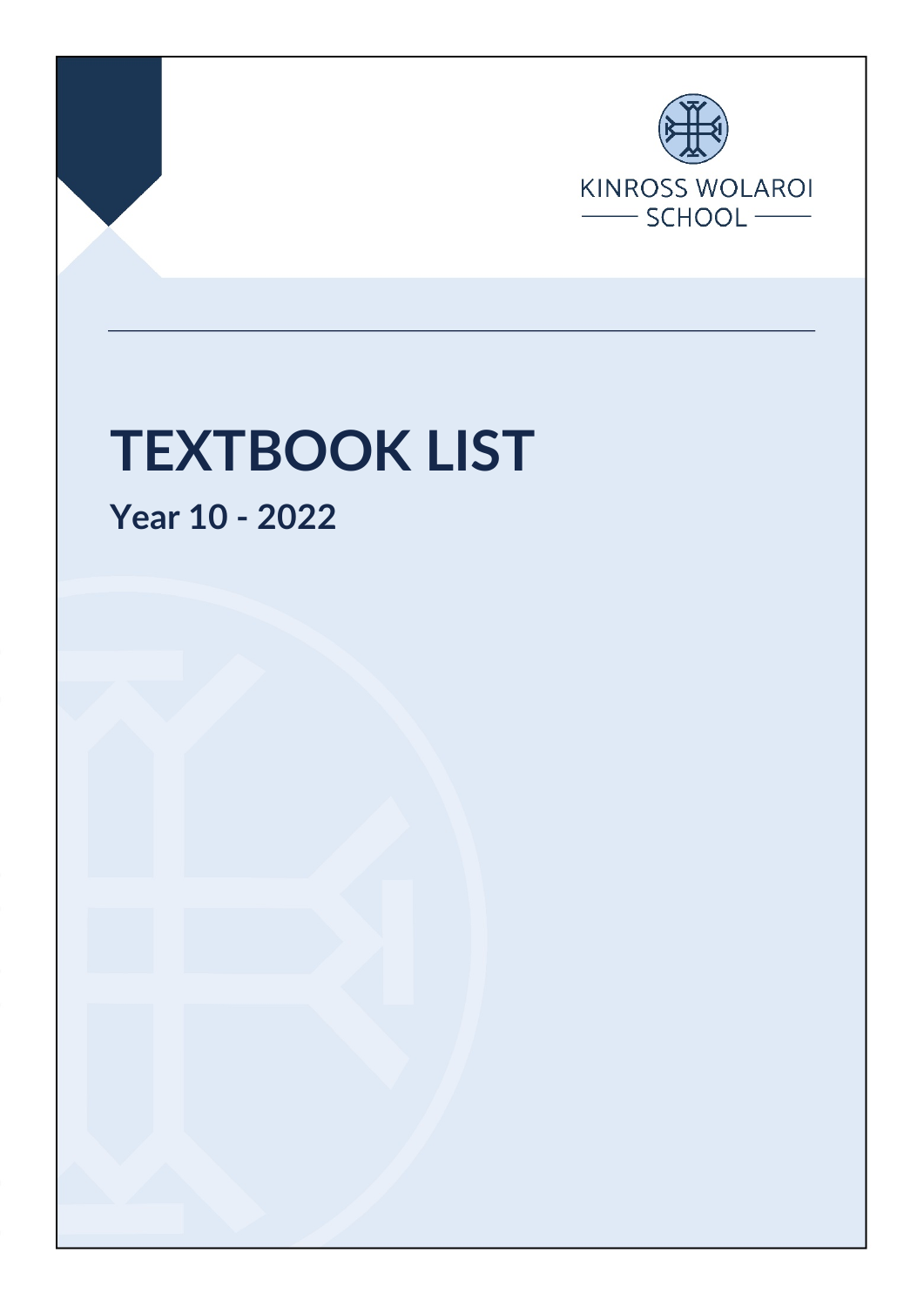# **KINROSS WOLAROI SCHOOL** YEAR 10 – 2022 TEXTBOOK LIST

| <b>CRIPTION</b><br>וח | ΩR | <b>ISBN</b> |
|-----------------------|----|-------------|
|                       |    |             |

| <b>AGRICULTURE</b>                            |                |               |
|-----------------------------------------------|----------------|---------------|
| AG Tech Focus NSW Stage 4&5 (Print & Digital) | Marshall et al | 9780170443111 |
| Retain from previous year                     |                |               |

| l COMMERCE                                        |         |               |
|---------------------------------------------------|---------|---------------|
| New Concepts in Commerce NSW Print/LearnON/eWB 4E | Chapman | 9780730358152 |
| Retain from previous year                         |         |               |

| <b>DRAMA</b>     |  |
|------------------|--|
| No text required |  |

| <b>ENGLISH</b>                           |                     |               |
|------------------------------------------|---------------------|---------------|
| Macbeth (Oxford School Shakespeare)      | William Shakespeare | 9780198324003 |
| Animal Farm (Penguin Modern Classic) P/B | Orwell              | 9780141182704 |

| <b>FOOD TECHNOLOGY</b> |  |
|------------------------|--|
| No text required       |  |

| <b>FRENCH</b>                       |              |               |
|-------------------------------------|--------------|---------------|
| Person Quoi de Neuf? 3&4 (SB/ED) 2E | Comley et al | 9781488625855 |
| Retain from previous year           |              |               |

| <b>GEOGRAPHY</b>                                                                                                                                                                                  |               |               |
|---------------------------------------------------------------------------------------------------------------------------------------------------------------------------------------------------|---------------|---------------|
| Nelson AC Essential Geography Skills (2E)<br>New for Geography students in 2022                                                                                                                   | Comley et al  | 9780170367073 |
| Oxford Insight NSW Geography Stage 5 (Print & Digital)<br>NOTE: Students who completed History in Year 9 2021 will be<br>completing Geography in Year 10 2022. Retain if previously<br>purchased. | Collins et al | 9780190305048 |

| <b>HISTORY</b>                                                                                                                       |                 |               |
|--------------------------------------------------------------------------------------------------------------------------------------|-----------------|---------------|
| Camb NSW History Transformed Stg5 Yr9&10 (Print & Digital)                                                                           |                 |               |
| NOTE: Students who completed Geography in Year 9 2021 will be<br>completing History in Year 10 2022. Retain if previously purchased. | Dallimore et al | 9781108893008 |
|                                                                                                                                      |                 |               |

| <b>HISTORY ELECTIVE</b> |  |
|-------------------------|--|
| No text required        |  |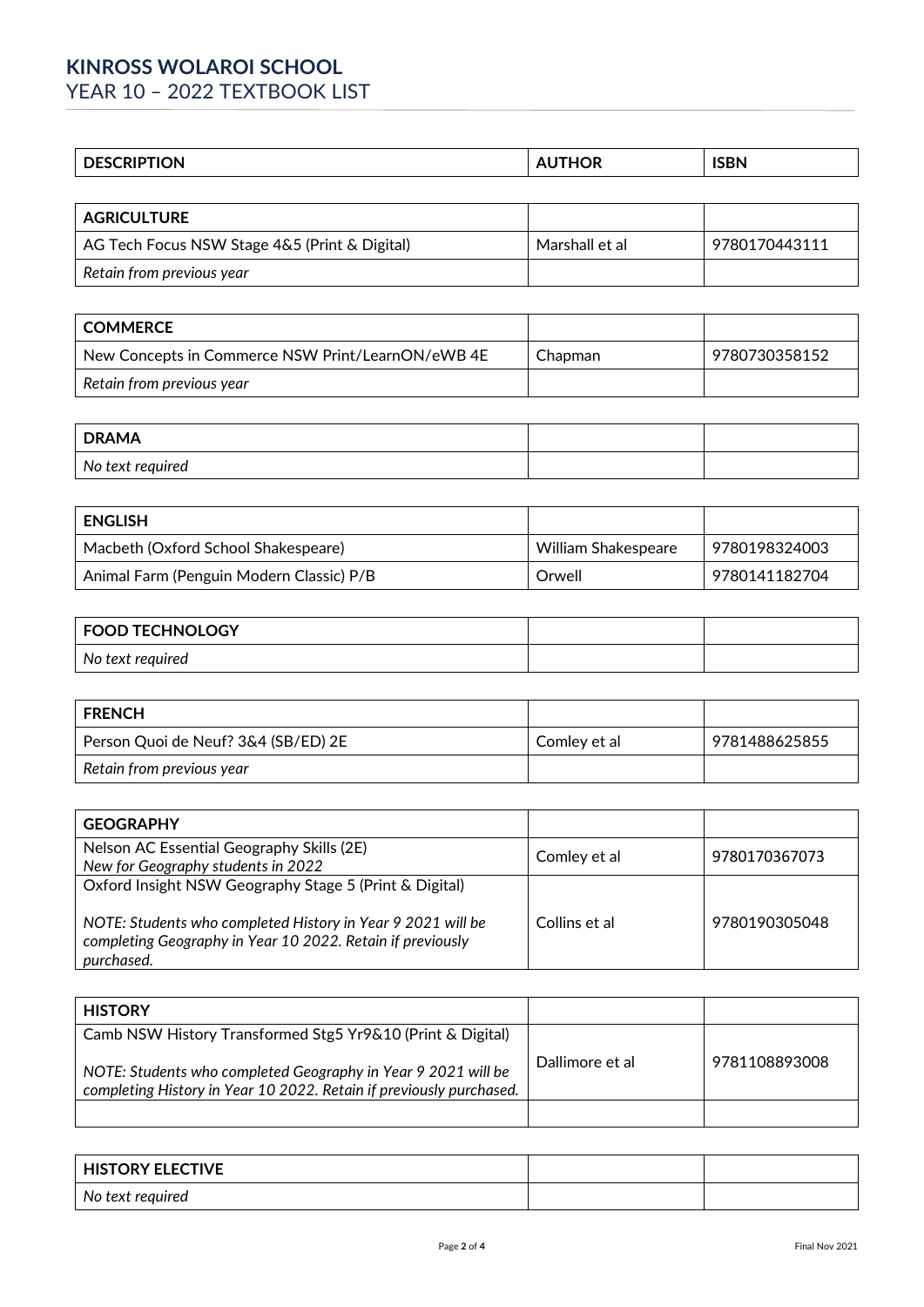# **KINROSS WOLAROI SCHOOL** YEAR 10 – 2022 TEXTBOOK LIST

| .JN.<br>◡ | שנ | <b>ICDN'</b><br>יוטטו |
|-----------|----|-----------------------|
|           |    |                       |

| <b>INFORMATION &amp; SOFTWARE TECHNOLOGY</b>           |              |               |
|--------------------------------------------------------|--------------|---------------|
| Information & Software Tech: Project Based Approach 3E | Grover et al | 9780170365987 |
| Retain from previous year                              |              |               |

| INDUSTRIAL TECHNOLOGY METAL & WOOD |       |               |
|------------------------------------|-------|---------------|
| Engineering - An Industry Study 5E | Baker | 9780947225490 |
| Retain from previous year          |       |               |

| <b>iSTEM</b>     |  |
|------------------|--|
| No text required |  |

| LATIN                                    |       |               |
|------------------------------------------|-------|---------------|
| l Oxford Latin Course 2 Student Book 2E  | Balme | 9780199122271 |
| l Oxford Latin Course 3 Student Book 2E  | Balme | 9780199122288 |
| Retain both books from the previous year |       |               |

| <b>MATHEMATICS 10MA0</b>                               |              |               |
|--------------------------------------------------------|--------------|---------------|
| Cambridge NSW Maths Extension 1 Yr11 (Print & Digital) | Pender et al | 9781108469074 |

| MATHEMATICS 5.1/5.3 - 10MA1, 10MA2, 10MA3                   |              |               |
|-------------------------------------------------------------|--------------|---------------|
| Cambridge NSW Maths Yr10 (5.1/5.2/5.3) (Print & Digital) 2E |              | 9781108468473 |
| Retain from previous year                                   | Palmer et al |               |

| MATHEMATICS 5.1/5.2 - 10MA4, 10MA5                      |              |               |
|---------------------------------------------------------|--------------|---------------|
| Cambridge NSW Maths Yr10 (5.1/5.2) (Print & Digital) 2E | Palmer et al | 9781108468428 |

| <b>MATHEMATICS 5.1 - 10MA6</b>                                  |                 |               |
|-----------------------------------------------------------------|-----------------|---------------|
| Cambridge NSW Maths GOLD 10 AC Stage 4/5.1<br>(Print & Digital) | Greenwood et al | 9781316623121 |

| <b>MUSIC</b>     |  |
|------------------|--|
| No text required |  |

| <b>PDHPE</b>     |  |
|------------------|--|
| No text required |  |

| PHYSICAL ACTIVITY & SPORT STUDIES (PASS) |  |
|------------------------------------------|--|
| No text required                         |  |